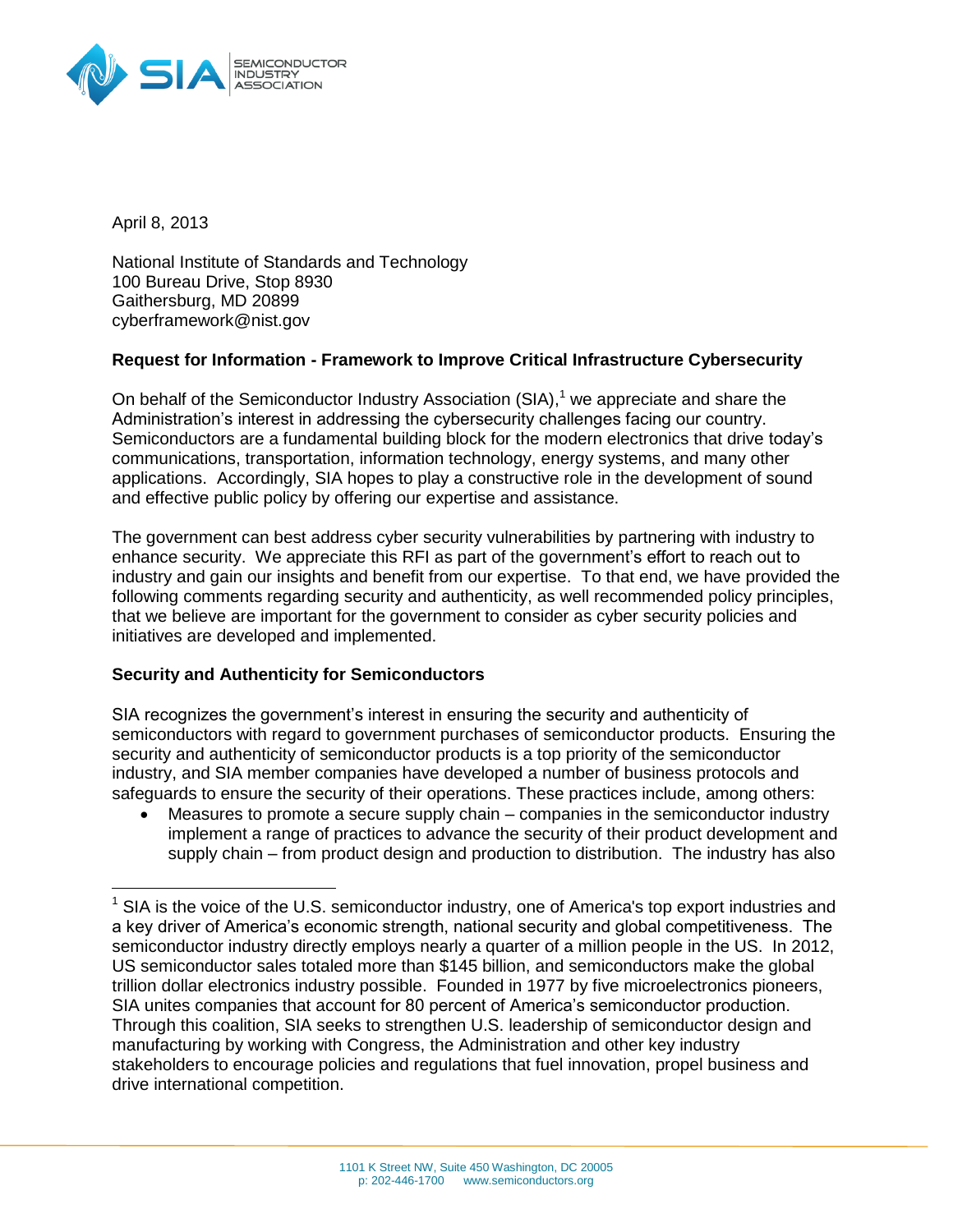

worked with other elements of the IT supply chain to develop standards and other initiatives that provide product security and authentication.

- Incorporation of security features into semiconductors semiconductor companies incorporate risk appropriate technologies into their products to help promote security and authentication.
- Authorized distribution channels semiconductor companies distribute products through authorized distributors that safeguard the authenticity and reliability of semiconductor products.
- Secure personnel policies semiconductor companies implement rigorous personnel practices to safeguard product design, manufacturing, and distribution operations.
- Developing a research agenda SIA and members companies have a long history of working in close partnership with the government and universities on research, including efforts to promote product and systems trust and assurance. The Semiconductor Research Corporation (SRC), the industry's collaborative research consortium, is leading an industry initiative to identify and address research priorities aimed at strengthening security and trustworthiness throughout the design and manufacture process.
- Cooperation with law enforcement SIA and member companies have cooperated with the arrest and prosecution of people who have made, imported, and sold semiconductor counterfeits. These counterfeits were destined for critical applications such as a high speed train braking system, radiation detection instruments used by first responders, and a Navy vessel Friend-or-Foe identification system.
- Partnerships with government SIA and member companies work closely with governments to promote product security and authenticity. For example, for semiconductors that are used in special military or space applications, the government and industry have established a "trusted supplier" program. The industry also works with government to address the challenge of counterfeit products.

In short, the semiconductor industry is inherently security-sensitive in terms of the design, sourcing, manufacture, and distribution of our products. U.S. semiconductor companies operate under robust and mature security practices and protocols, and the industry has long been subject to strict export control regulations and other legal and regulatory regimes designed to assess, monitor, and control access to semiconductor-related technologies and products. Semiconductor products increasingly have built-in security features that are used to protect system hardware from a cyber-attack, as well enhance the operation of other hardware and software based security features and end-use products.

In many cases, the government can advance its security interests by improving upon existing practices, without the need for new requirements or mandates. For example, the government can protect against the proliferation of counterfeit parts through the use of sound procurement practices. Such practices should include:

- Minimizing risk by purchasing semiconductors only from authorized distributors.
- Making improved counterfeit detection and enforcement efforts a top priority for U.S. Customs and other authorities.
- Improving collaboration between U.S. anti-counterfeiting authorities and industry to identify and stop the flow of counterfeits into our country, as well as pressing U.S.